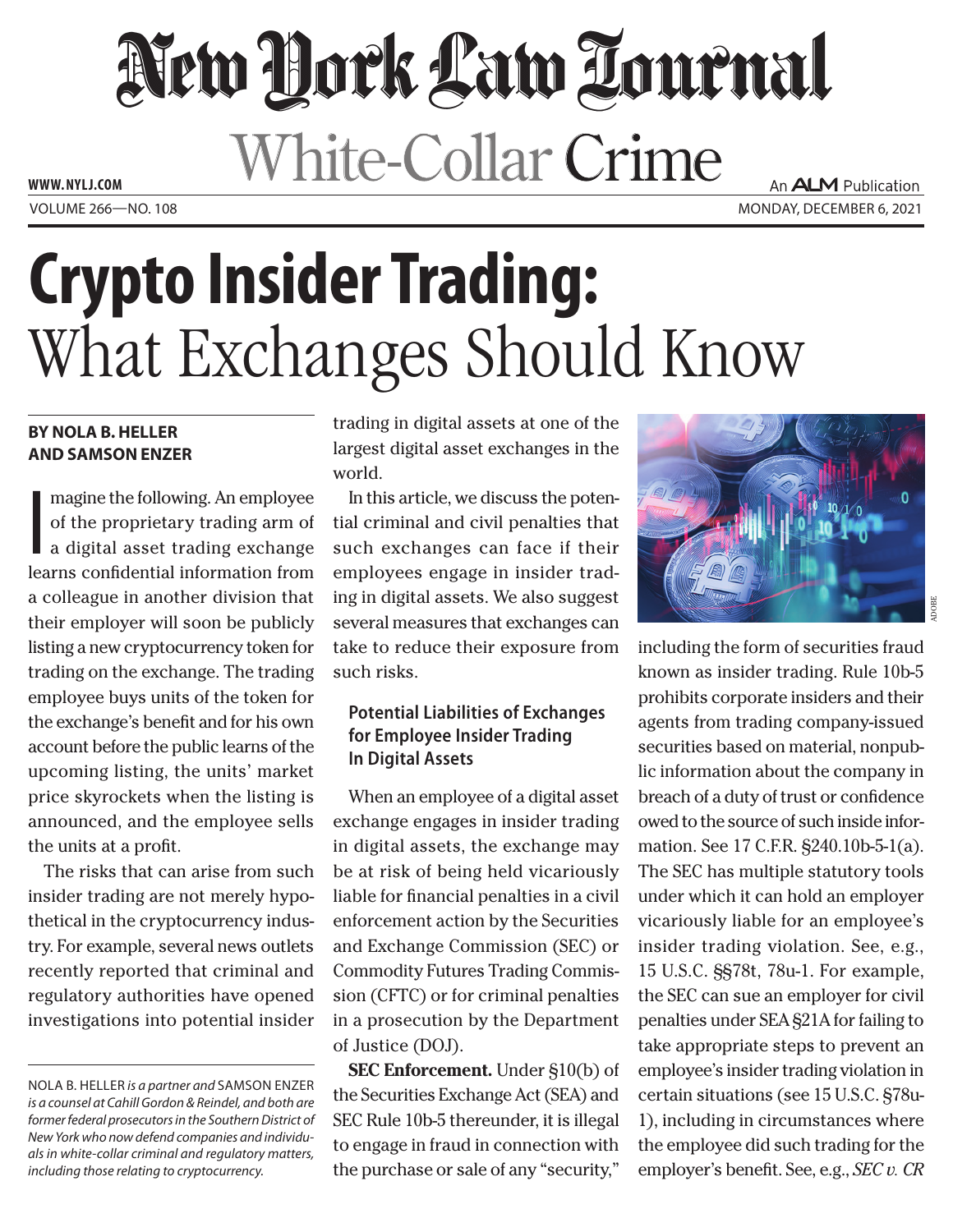*Intrinsic Investors*, 12 Civ. 8466 (VM) (S.D.N.Y.).

The SEC has jurisdiction to enforce Rule 10b-5 against anyone engaged in or vicariously liable for insider trading in digital assets, but only if the assets qualify as "securities" under the SEA. The SEA defines "security" to include a variety of traditional investment instruments such as stocks and bonds, and also to include any "investment contract." 15 U.S.C. §78c(a)(10). An "investment contract" is any contract, transaction, or scheme "whereby a person invests his money in a common enterprise and is led to expect profits solely from the efforts of a promoter or a third party." *SEC v. W.J. Howey Co.*, 328 U.S. 293, 298-99 (1946). Whether a particular digital asset qualifies as an "investment contract" under *Howey*, and thus as a "security," turns on the characteristics of the asset and the manner in which it was sold. See SEC Corporation Finance Director William Hinman, Remarks at the Yahoo Finance All Markets Summit (June 14, 2018). For example, publicly traded digital assets that were initially sold to investors by businesses raising startup capital will frequently qualify as "securities" under the *Howey*  test. See SEC FinHub, *Framework for "Investment Contract" Analysis of Digital Assets* (April 3, 2019). SEC Chair Gary Gensler has stated that in his view, "we have a crypto market now where many tokens may be unregistered securities," including many digital assets that were sold to the public through initial coin offerings, and initiatives "to offer crypto tokens or other products that are priced off

of the value of securities and operate like derivatives." Remarks Before the Aspen Security Forum (April 3, 2021). A variety of digital asset offerings have been deemed securities offerings by courts. See, e.g., *SEC v. Telegram Group*, 448 F. Supp. 3d 352, 379 (S.D.N.Y. 2020).

**CFTC Enforcement.** Section 6(c)(1) of the Commodity Exchange Act (CEA) and CFTC Rule 180.1 thereunder, the latter of which was modeled on SEC Rule 10b-5, provide an analogous prohibition against fraud in connection with any contract of sale of any "commodity" as that term is defined by the CEA, including insider trading in

The SEC has jurisdiction to enforce Rule 10b-5 against anyone engaged in or vicariously liable for insider trading in digital assets, but only if the assets qualify as "securities" under the SEA.

commodities. Like the SEC, the CFTC can hold an employer vicariously liable for civil penalties based on an employee's insider trading violation in certain situations, including under  $CEA \S2(a)(1)(B)$  where the employee was trading for the employer's benefit (see *CFTC v. Byrnes*, 13 Civ. 1174 (VSB), Dkt. 226 (Aug. 3, 2020)). But to do so in a case involving digital asset trading, the asset at issue must qualify as a "commodity" under the CEA. The CEA defines "commodity" to include all services, rights, and interests in which contracts for future delivery are presently or in the future dealt in. See 7 U.S.C. §1a(9). The CFTC maintains that Bitcoin and other virtual currencies are commodities within that definition (see *In the Matter of: Coinflip*, CFTC Dkt. 15-29 (Sep. 17, 2015)), and several courts have agreed (see, e.g., *CFTC v. McDonnell*, 287 F. Supp. 3d 213, 228 (E.D.N.Y. 2018)).

**DOJ Enforcement.** The DOJ has authority to seek incarceratory and financial penalties to punish willful insider trading violations of the SEA and CEA. See 15 U.S.C. §78ff; 7 U.S.C. §13. Accordingly, insider trading in a digital asset that qualifies as a "security" or "commodity" can result in a DOJ prosecution for criminal SEA or CEA violations. The DOJ can also prosecute criminal insider trading in digital assets regardless of whether they qualify as securities or commodities—under the far-reaching wire fraud statute (see 18 U.S.C. §1343), which makes almost every variant of fraudulent conduct a federal crime, as long as the conduct involved an interstate or international wire communication (such as an email communication, electronic transfer of funds via the Internet, or telephonic communication). Courts have sustained wire fraud convictions for insider trading in many types of assets. See, e.g., *United States v. Dial*, 757 F.2d 163, 164-69 (7th Cir. 1985) (affirming wire and mail fraud convictions for insider trading in silver futures, as the "federal mail and wire fraud statutes have often been used to plug loopholes in statutes prohibiting specific frauds"). The DOJ has also prosecuted a variety of cryptocurrency-related frauds under the wire fraud statute. See, e.g., *United*